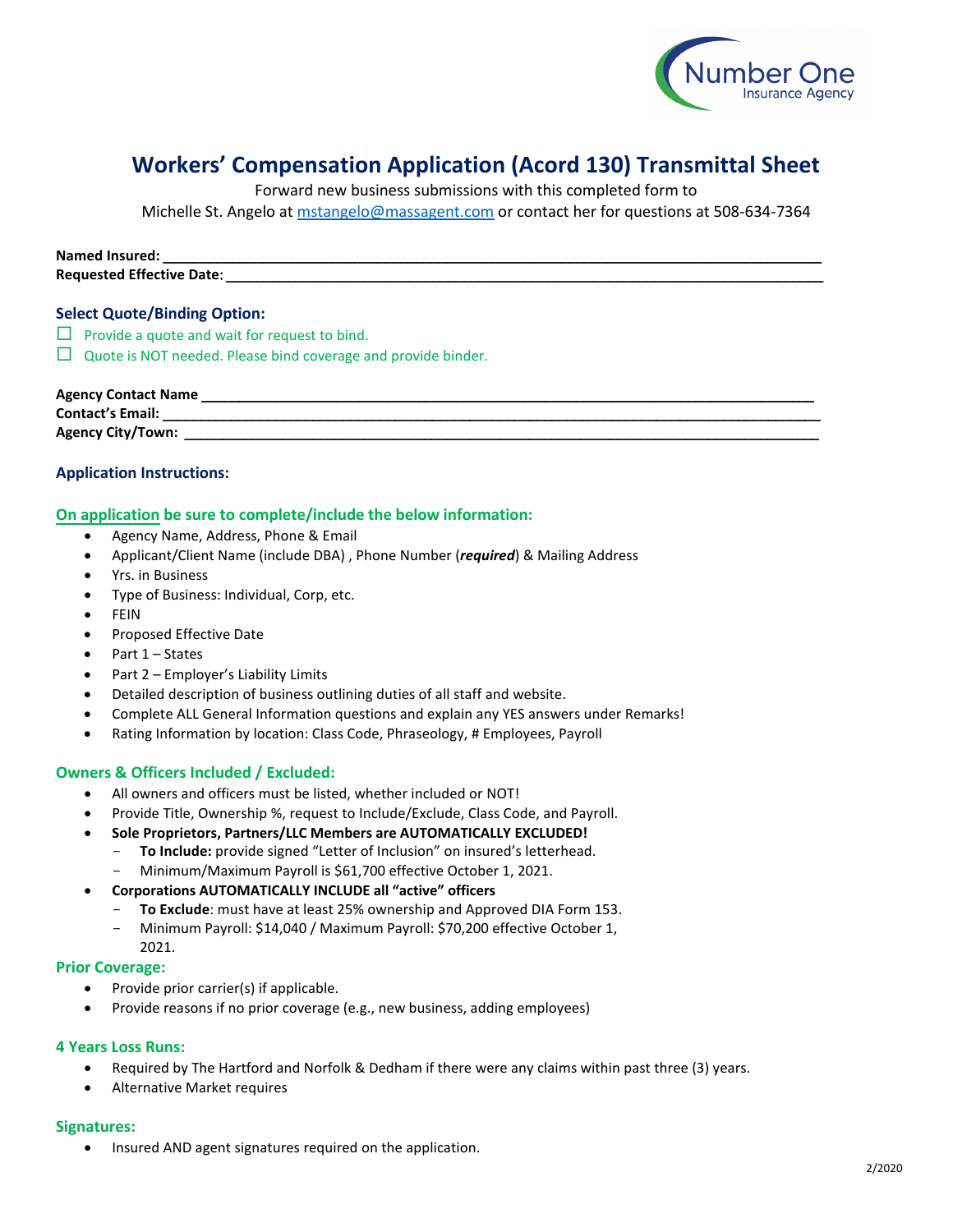

# WORKERS COMPENSATION APPLICATION

| <b>AGENCY NAME AND ADDRESS</b>                                                           |                     |                                       |                      |                       | <b>COMPANY:</b>                      |                                                             |                     |             |                            |                      |                                      |                      |                          |              |                                                                 |
|------------------------------------------------------------------------------------------|---------------------|---------------------------------------|----------------------|-----------------------|--------------------------------------|-------------------------------------------------------------|---------------------|-------------|----------------------------|----------------------|--------------------------------------|----------------------|--------------------------|--------------|-----------------------------------------------------------------|
|                                                                                          |                     |                                       |                      |                       | <b>UNDERWRITER:</b>                  |                                                             |                     |             |                            |                      |                                      |                      |                          |              |                                                                 |
|                                                                                          |                     |                                       |                      |                       |                                      | <b>APPLICANT NAME:</b>                                      |                     |             |                            |                      |                                      |                      |                          |              |                                                                 |
|                                                                                          |                     |                                       |                      |                       | <b>OFFICE PHONE:</b>                 |                                                             |                     |             |                            |                      | <b>MOBILE PHONE:</b>                 |                      |                          |              |                                                                 |
|                                                                                          |                     |                                       |                      |                       |                                      | MAILING ADDRESS (including ZIP + 4 or Canadian Postal Code) |                     |             |                            |                      |                                      | YRS IN BUS:          |                          |              |                                                                 |
|                                                                                          |                     |                                       |                      |                       |                                      |                                                             |                     |             |                            |                      | SIC:                                 |                      |                          |              |                                                                 |
| <b>PRODUCER NAME:</b>                                                                    |                     |                                       |                      |                       |                                      |                                                             |                     |             |                            |                      | <b>NAICS:</b>                        |                      |                          |              |                                                                 |
| <b>CS REPRESENTATIVE</b><br><b>NAME:</b>                                                 |                     |                                       |                      |                       |                                      |                                                             |                     |             |                            |                      | <b>WEBSITE</b>                       | <b>ADDRESS:</b>      |                          |              |                                                                 |
| OFFICE PHONE<br>(A/C, No, Ext)                                                           |                     |                                       |                      |                       |                                      | <b>E-MAIL ADDRESS:</b>                                      |                     |             |                            |                      |                                      |                      |                          |              |                                                                 |
| <b>MOBILE</b><br>PHONE:                                                                  |                     |                                       |                      |                       |                                      | <b>SOLE PROPRIETOR</b>                                      |                     | CORPORATION |                            |                      | LLC                                  |                      |                          | <b>TRUST</b> |                                                                 |
| <b>FAX</b><br>(A/C, No)                                                                  |                     |                                       |                      |                       |                                      | PARTNERSHIP                                                 |                     |             | SUBCHAPTER "S" CORP        |                      |                                      | <b>JOINT VENTURE</b> |                          | <b>OTHER</b> |                                                                 |
| E-MAIL<br><b>ADDRESS:</b>                                                                |                     |                                       |                      |                       | <b>CREDIT</b><br><b>BUREAU NAME:</b> |                                                             |                     |             |                            |                      |                                      |                      | <b>ID NUMBER:</b>        |              |                                                                 |
| CODE:                                                                                    |                     | SUB CODE:                             |                      |                       |                                      | FEDERAL EMPLOYER ID NUMBER                                  |                     |             | <b>NCCI RISK ID NUMBER</b> |                      |                                      |                      |                          |              | OTHER RATING BUREAU ID OR STATE<br>EMPLOYER REGISTRATION NUMBER |
| <b>AGENCY CUSTOMER ID:</b>                                                               |                     |                                       |                      |                       |                                      |                                                             |                     |             |                            |                      |                                      |                      |                          |              |                                                                 |
| <b>STATUS OF SUBMISSION</b>                                                              |                     |                                       |                      |                       |                                      | <b>BILLING/AUDIT INFORMATION</b>                            |                     |             |                            |                      |                                      |                      |                          |              |                                                                 |
| QUOTE                                                                                    | <b>ISSUE POLICY</b> |                                       |                      | <b>BILLING PLAN</b>   |                                      | <b>PAYMENT PLAN</b>                                         |                     |             |                            |                      |                                      | <b>AUDIT</b>         |                          |              |                                                                 |
| BOUND (Give date and/or attach copy)                                                     |                     |                                       |                      | <b>AGENCY BILL</b>    |                                      | ANNUAL                                                      |                     |             |                            |                      |                                      |                      | <b>AT EXPIRATION</b>     |              | <b>MONTHLY</b>                                                  |
| ASSIGNED RISK (Attach ACORD 133)                                                         |                     |                                       |                      | <b>DIRECT BILL</b>    |                                      |                                                             | SEMI-ANNUAL         |             |                            |                      |                                      |                      | SEMI-ANNUAL              |              |                                                                 |
|                                                                                          |                     |                                       |                      |                       |                                      |                                                             | QUARTERLY           |             | % DOWN:                    |                      |                                      | QUARTERLY            |                          |              |                                                                 |
| <b>LOCATIONS</b>                                                                         |                     |                                       |                      |                       |                                      |                                                             |                     |             |                            |                      |                                      |                      |                          |              |                                                                 |
|                                                                                          |                     |                                       |                      |                       |                                      |                                                             |                     |             |                            |                      |                                      |                      |                          |              |                                                                 |
| POLICY INFORMATION                                                                       |                     |                                       |                      |                       |                                      |                                                             |                     |             |                            |                      |                                      |                      |                          |              |                                                                 |
| PROPOSED EFF DATE                                                                        |                     | PROPOSED EXP DATE                     |                      |                       |                                      | NORMAL ANNIVERSARY RATING DATE                              |                     |             |                            | <b>PARTICIPATING</b> |                                      |                      | <b>RETRO PLAN</b>        |              |                                                                 |
| <b>PART 1 - WORKERS</b>                                                                  |                     |                                       |                      |                       |                                      | <b>PART 3 - OTHER STATES INS</b>                            |                     |             | <b>DEDUCTIBLES</b>         |                      | NON-PARTICIPATING<br><b>AMOUNT/%</b> |                      | <b>OTHER COVERAGES</b>   |              |                                                                 |
| <b>COMPENSATION (States)</b>                                                             |                     | PART 2 - EMPLOYER'S LIABILITY         |                      |                       |                                      |                                                             |                     |             |                            |                      |                                      |                      |                          |              |                                                                 |
|                                                                                          | \$                  |                                       | <b>EACH ACCIDENT</b> |                       |                                      |                                                             |                     |             | <b>MEDICAL</b>             |                      |                                      |                      | U.S.L. & H.<br>VOLUNTARY |              | MANAGED<br>CARE OPTION                                          |
|                                                                                          | \$                  |                                       |                      | DISEASE-POLICY LIMIT  |                                      |                                                             |                     |             | <b>INDEMNITY</b>           |                      |                                      |                      | COMP                     |              |                                                                 |
| DIVIDEND PLAN/SAFETY GROUP                                                               | \$                  | <b>ADDITIONAL COMPANY INFORMATION</b> |                      | DISEASE-EACH EMPLOYEE |                                      |                                                             |                     |             |                            |                      |                                      |                      | <b>FOREIGN COV</b>       |              |                                                                 |
| SPECIFY ADDITIONAL COVERAGES / ENDORSEMENTS                                              |                     |                                       |                      |                       |                                      |                                                             |                     |             |                            |                      |                                      |                      |                          |              |                                                                 |
|                                                                                          |                     |                                       |                      |                       |                                      |                                                             |                     |             |                            |                      |                                      |                      |                          |              |                                                                 |
| TOTAL ESTIMATED ANNUAL PREMIUM - ALL STATES<br>TOTAL ESTIMATED ANNUAL PREMIUM ALL STATES |                     |                                       |                      |                       |                                      | TOTAL MINIMUM PREMIUM ALL STATES                            |                     |             |                            |                      | TOTAL DEPOSIT PREMIUM ALL STATES     |                      |                          |              |                                                                 |
| \$                                                                                       |                     |                                       | \$                   |                       |                                      |                                                             |                     |             |                            | \$                   |                                      |                      |                          |              |                                                                 |
|                                                                                          |                     |                                       |                      |                       |                                      |                                                             |                     |             |                            |                      |                                      |                      |                          |              |                                                                 |
| <b>CONTACT INFORMATION</b><br><b>TYPE</b><br><b>NAME</b>                                 |                     |                                       |                      | OFFICE PHONE          |                                      |                                                             | <b>MOBILE PHONE</b> |             |                            | E-MAIL               |                                      |                      |                          |              |                                                                 |
| <b>INSPECTION</b>                                                                        |                     |                                       |                      |                       |                                      |                                                             |                     |             |                            |                      |                                      |                      |                          |              |                                                                 |
| <b>ACCTNG</b><br><b>RECORD</b>                                                           |                     |                                       |                      |                       |                                      |                                                             |                     |             |                            |                      |                                      |                      |                          |              |                                                                 |

#### **INDIVIDUALS INCLUDED/EXCLUDED**

| PARTNERS, OFFICERS, RELATIVES (Must be employed by business operations) TO BE INCLUDED OR EXCLUDED (Remuneration/Payroll to be included must be part of rating information section.) |      |             |                      |                                      |                  |               |  |  |                                             |  |  |
|--------------------------------------------------------------------------------------------------------------------------------------------------------------------------------------|------|-------------|----------------------|--------------------------------------|------------------|---------------|--|--|---------------------------------------------|--|--|
| <b>STATE</b>                                                                                                                                                                         | LOC# | <b>NAME</b> | <b>DATE OF BIRTH</b> | <b>TITLE/</b><br><b>RELATIONSHIP</b> | OWNER-<br>SHIP % | <b>DUTIES</b> |  |  | │INC/EXC│ CLASS CODE │REMUNERATION/PAYROLL│ |  |  |
|                                                                                                                                                                                      |      |             |                      |                                      |                  |               |  |  |                                             |  |  |
|                                                                                                                                                                                      |      |             |                      |                                      |                  |               |  |  |                                             |  |  |
|                                                                                                                                                                                      |      |             |                      |                                      |                  |               |  |  |                                             |  |  |
|                                                                                                                                                                                      |      |             |                      |                                      |                  |               |  |  |                                             |  |  |
|                                                                                                                                                                                      |      |             |                      |                                      |                  |               |  |  |                                             |  |  |
|                                                                                                                                                                                      |      |             |                      |                                      |                  |               |  |  |                                             |  |  |
|                                                                                                                                                                                      |      |             |                      |                                      |                  |               |  |  |                                             |  |  |
|                                                                                                                                                                                      |      |             |                      |                                      |                  |               |  |  |                                             |  |  |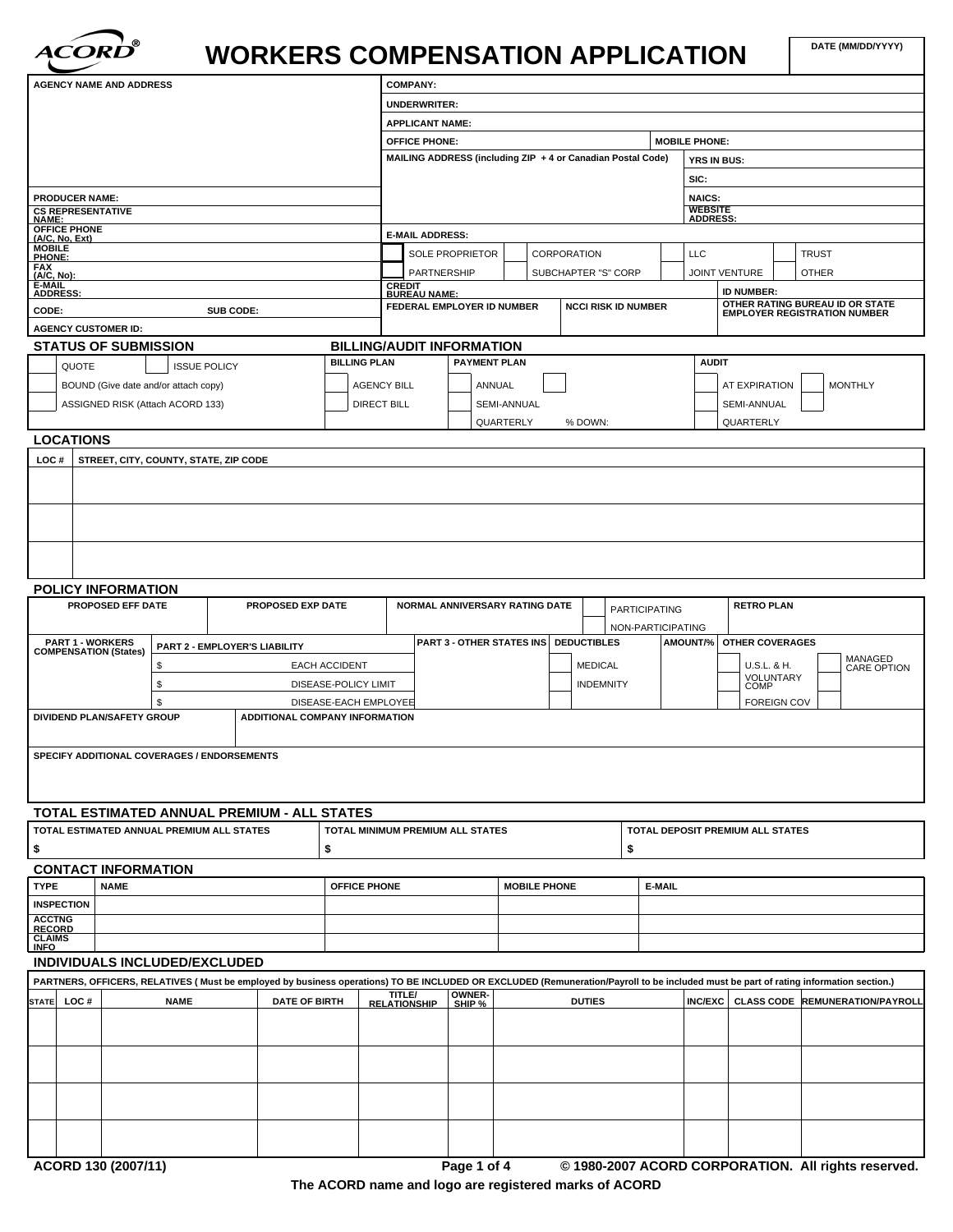|      |                                    |                       |                                                               |              |                             |            |              |                                                                   |             | <b>STATE RATING WORKSHEET</b>                              |  |  |  |  |  |  |  |  |
|------|------------------------------------|-----------------------|---------------------------------------------------------------|--------------|-----------------------------|------------|--------------|-------------------------------------------------------------------|-------------|------------------------------------------------------------|--|--|--|--|--|--|--|--|
|      |                                    |                       | FOR MULTIPLE STATES, ATTACH AN ADDITIONAL PAGE 2 OF THIS FORM |              |                             |            |              |                                                                   |             |                                                            |  |  |  |  |  |  |  |  |
|      | <b>RATING INFORMATION - STATE:</b> |                       |                                                               |              |                             |            |              |                                                                   |             |                                                            |  |  |  |  |  |  |  |  |
| LOC# | <b>CLASS CODE</b>                  | <b>DESCR<br/>CODE</b> | CATEGORIES, DUTIES, CLASSIFICATIONS                           | FULL<br>TIME | # EMPLOYEES<br>PART<br>TIME | <b>SIC</b> | <b>NAICS</b> | <b>ESTIMATED ANNUAL</b><br><b>REMUNERATION/</b><br><b>PAYROLL</b> | <b>RATE</b> | <b>ESTIMATED</b><br><b>ANNUAL MANUAL</b><br><b>PREMIUM</b> |  |  |  |  |  |  |  |  |
|      |                                    |                       |                                                               |              |                             |            |              |                                                                   |             |                                                            |  |  |  |  |  |  |  |  |
|      |                                    |                       |                                                               |              |                             |            |              |                                                                   |             |                                                            |  |  |  |  |  |  |  |  |
|      |                                    |                       |                                                               |              |                             |            |              |                                                                   |             |                                                            |  |  |  |  |  |  |  |  |
|      |                                    |                       |                                                               |              |                             |            |              |                                                                   |             |                                                            |  |  |  |  |  |  |  |  |
|      |                                    |                       |                                                               |              |                             |            |              |                                                                   |             |                                                            |  |  |  |  |  |  |  |  |
|      |                                    |                       |                                                               |              |                             |            |              |                                                                   |             |                                                            |  |  |  |  |  |  |  |  |
|      |                                    |                       |                                                               |              |                             |            |              |                                                                   |             |                                                            |  |  |  |  |  |  |  |  |
|      |                                    |                       |                                                               |              |                             |            |              |                                                                   |             |                                                            |  |  |  |  |  |  |  |  |
|      |                                    |                       |                                                               |              |                             |            |              |                                                                   |             |                                                            |  |  |  |  |  |  |  |  |
|      |                                    |                       |                                                               |              |                             |            |              |                                                                   |             |                                                            |  |  |  |  |  |  |  |  |
|      |                                    |                       |                                                               |              |                             |            |              |                                                                   |             |                                                            |  |  |  |  |  |  |  |  |
|      |                                    |                       |                                                               |              |                             |            |              |                                                                   |             |                                                            |  |  |  |  |  |  |  |  |
|      |                                    |                       |                                                               |              |                             |            |              |                                                                   |             |                                                            |  |  |  |  |  |  |  |  |
|      |                                    |                       |                                                               |              |                             |            |              |                                                                   |             |                                                            |  |  |  |  |  |  |  |  |
|      |                                    |                       |                                                               |              |                             |            |              |                                                                   |             |                                                            |  |  |  |  |  |  |  |  |
|      |                                    |                       |                                                               |              |                             |            |              |                                                                   |             |                                                            |  |  |  |  |  |  |  |  |
|      |                                    |                       |                                                               |              |                             |            |              |                                                                   |             |                                                            |  |  |  |  |  |  |  |  |

### **PREMIUM**

| <b>FACTOR</b>                    |  | <b>FACTORED PREMIUM</b> |                         |  | <b>FACTOR</b> | <b>FACTORED PREMIUM</b> |
|----------------------------------|--|-------------------------|-------------------------|--|---------------|-------------------------|
|                                  |  |                         |                         |  |               |                         |
|                                  |  |                         | <b>SCHEDULE RATING</b>  |  |               |                         |
|                                  |  |                         | CCPAP                   |  |               |                         |
|                                  |  |                         | <b>STANDARD PREMIUM</b> |  |               |                         |
|                                  |  |                         | <b>PREMIUM DISCOUNT</b> |  |               |                         |
|                                  |  |                         | <b>EXPENSE CONSTANT</b> |  | N/A           |                         |
|                                  |  |                         | TAXES / ASSESSMENTS     |  | N/A           |                         |
|                                  |  |                         |                         |  |               |                         |
| I TOTAL ESTIMATED ANNUAL PREMIUM |  | <b>MINIMUM PREMIUM</b>  |                         |  |               |                         |
|                                  |  |                         |                         |  |               |                         |
|                                  |  |                         |                         |  |               | <b>DEPOSIT PREMIUM</b>  |

**REMARKS**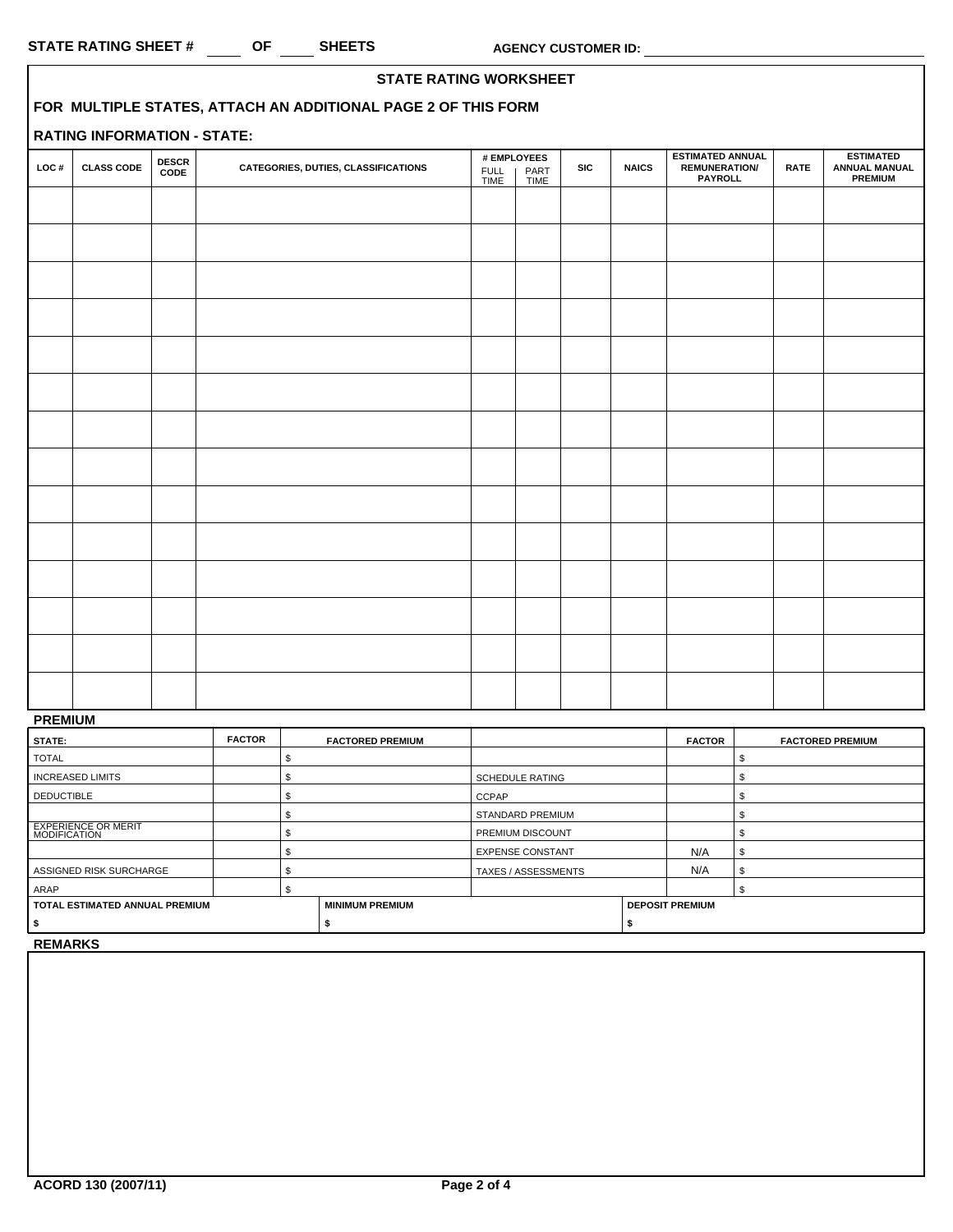#### **PRIOR CARRIER INFORMATION/LOSS HISTORY**

### **AGENCY CUSTOMER ID:**

 $\vert$ YES $\vert$  NO $\vert$ 

|             | <b>AGENCY CUSTOMER ID:</b><br><b>PRIOR CARRIER INFORMATION/LOSS HISTORY</b>           |                          |     |          |                    |                |  |  |
|-------------|---------------------------------------------------------------------------------------|--------------------------|-----|----------|--------------------|----------------|--|--|
|             | PROVIDE INFORMATION FOR THE PAST 5 YEARS AND USE THE REMARKS SECTION FOR LOSS DETAILS | <b>LOSS RUN ATTACHED</b> |     |          |                    |                |  |  |
| <b>YEAR</b> | <b>CARRIER &amp; POLICY NUMBER</b>                                                    | <b>ANNUAL PREMIUM</b>    | MOD | # CLAIMS | <b>AMOUNT PAID</b> | <b>RESERVE</b> |  |  |
|             | CO:                                                                                   |                          |     |          |                    |                |  |  |
|             | POL#:                                                                                 |                          |     |          |                    |                |  |  |
|             | CO:                                                                                   |                          |     |          |                    |                |  |  |
|             | POL#:                                                                                 |                          |     |          |                    |                |  |  |
|             | CO:                                                                                   |                          |     |          |                    |                |  |  |
|             | POL#:                                                                                 |                          |     |          |                    |                |  |  |
|             | CO:                                                                                   |                          |     |          |                    |                |  |  |
|             | POL#:                                                                                 |                          |     |          |                    |                |  |  |
|             | CO:                                                                                   |                          |     |          |                    |                |  |  |
|             | POL#:                                                                                 |                          |     |          |                    |                |  |  |

#### **NATURE OF BUSINESS/DESCRIPTION OF OPERATIONS**

GIVE COMMENTS AND DESCRIPTIONS OF BUSINESS, OPERATIONS AND PRODUCTS: MANUFACTURING - RAW MATERIALS, PROCESSES, PRODUCT, EQUIPMENT; CONTRACTOR - TYPE<br>OF WORK, SUB-CONTRACTS; MERCANTILE - MERCHANDISE, CUSTOMERS, DELIVERIES;

#### **GENERAL INFORMATION**

**EXPLAIN ALL "YES" RESPONSES** 

| 1. DOES APPLICANT OWN, OPERATE OR LEASE AIRCRAFT/WATERCRAFT?                                                                                                                                            |        | $\Box$ |
|---------------------------------------------------------------------------------------------------------------------------------------------------------------------------------------------------------|--------|--------|
| 2. DO/HAVE PAST, PRESENT OR DISCONTINUED OPERATIONS INVOLVE(D) STORING, TREATING, DISCHARGING, APPLYING, DISPOSING, OR TRANSPORTING OF<br>HAZARDOUS MATERIAL? (e.g. landfills, wastes, fuel tanks, etc) | $\Box$ |        |
| 3. ANY WORK PERFORMED UNDERGROUND OR ABOVE 15 FEET?                                                                                                                                                     |        | $\Box$ |
| 4. ANY WORK PERFORMED ON BARGES, VESSELS, DOCKS, BRIDGE OVER WATER?                                                                                                                                     |        | $\Box$ |
| 5. IS APPLICANT ENGAGED IN ANY OTHER TYPE OF BUSINESS?                                                                                                                                                  |        | $\Box$ |
| 6. ARE SUB-CONTRACTORS USED? (If "YES", give % of work subcontracted)                                                                                                                                   |        | $\Box$ |
| 7. ANY WORK SUBLET WITHOUT CERTIFICATES OF INSURANCE? (If "YES", payroll for this work must be included in the State Rating Worksheet on Page 2)                                                        |        | $\Box$ |
| 8. IS A WRITTEN SAFETY PROGRAM IN OPERATION?                                                                                                                                                            |        | $\Box$ |
| 9. ANY GROUP TRANSPORTATION PROVIDED?                                                                                                                                                                   |        | $\Box$ |
| 10. ANY EMPLOYEES UNDER 16 OR OVER 60 YEARS OF AGE?                                                                                                                                                     |        | $\Box$ |
| 11. ANY SEASONAL EMPLOYEES?                                                                                                                                                                             |        | $\Box$ |
| 12. IS THERE ANY VOLUNTEER OR DONATED LABOR? (If "YES", please specify)                                                                                                                                 | $\Box$ |        |